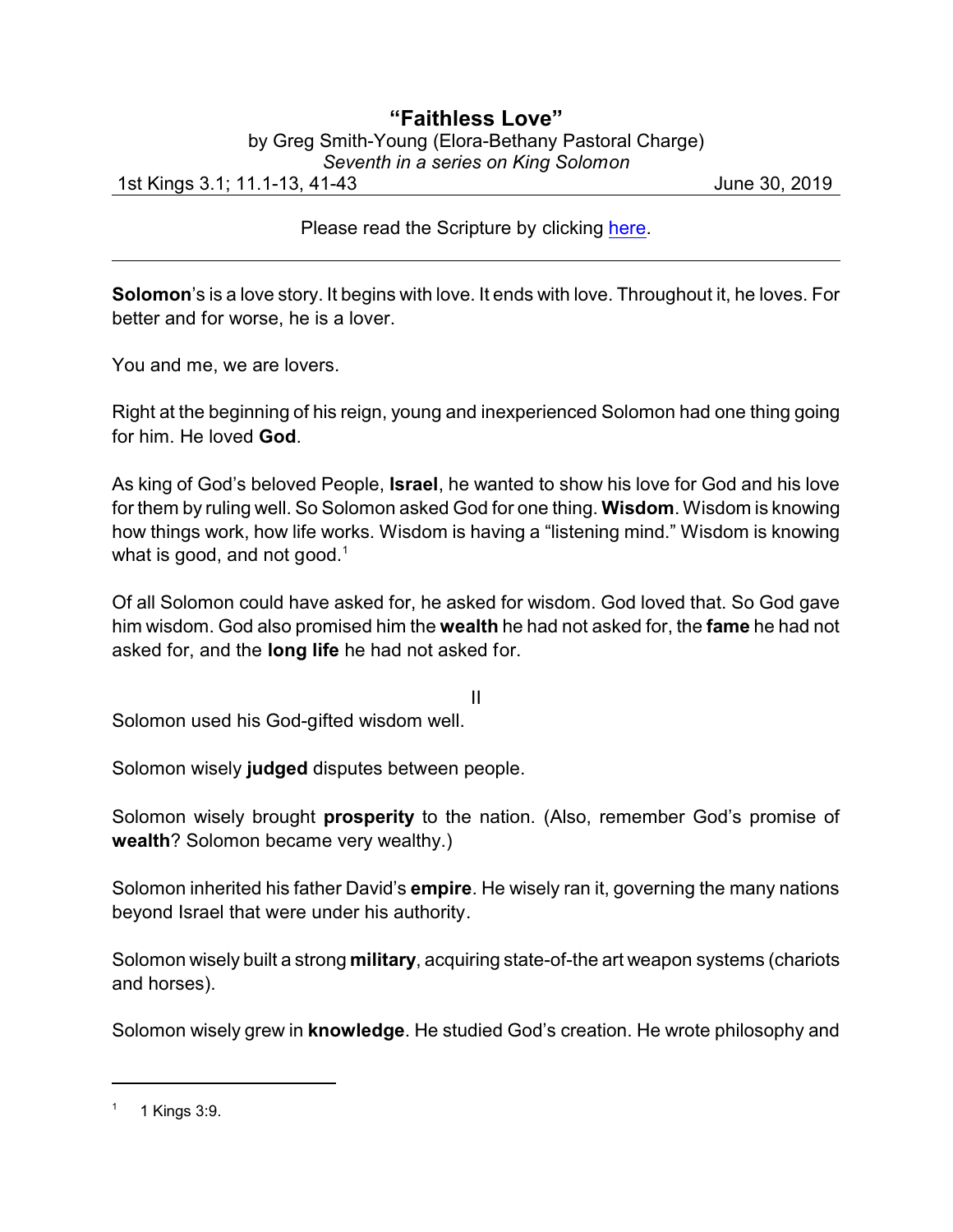literature. He pondered the deep questions of life. (Also, remember God's promise of **fame**? Solomon became famous for his knowledge.)

Solomon wisely engaged in **diplomacy**. He formed alliances with neighbouring powers.

Solomon wisely built **buildings**. He made massive investments in infrastructure.

Especially, Solomon wisely built the **Temple**. It was the first building dedicated to worshipping the one Lord of Israel and all creation. Solomon loved **God**.

He acted wisely.

III

Too often, however, Solomon used his wisdom unfaithfully.

Yes, Solomon used his wisdom to judge. But did things become more *just*? Did people become more *right with God* (that's righteousness)? Justice is about much more than the "justice system." Righteousness is about much more than making the right offerings, or having the right theology, of even building the best Temple. Sadly, Solomon's reign did not see a flowering of justice nor righteousness.<sup>2</sup>

Yes, Solomon used his wisdom to build. But the building was done by **people forced to work**. They were drafted from the nations he controlled. He conscripted labour from God's People. That was unfaithful to God who frees people from bondage.

Yes, Solomon used his wisdom to grow the economy and made himself rich. *Excessively rich*. Over-the-top rich. Wastefully rich.<sup>3</sup> The Bible warns against kings who acquire excessive wealth.<sup>4</sup> Solomon's wisely-gained and obscene wealth was unfaithful.

Yes, Solomon wisely strengthened the military. But the Bible warns against kings who *"acquire many horses."*<sup>5</sup> Horses, and the chariots they pulled, were the tanks and fighter

<sup>&</sup>lt;sup>2</sup> During her visit, the Queen of Sheba praised Israel's king and Israel's God. She said, "Blessed be the Lord your God, who has delighted in you and set you on the throne of Israel! Because the Lord loved Israel for ever, he has made you king, that you may execute justice and righteousness." However, that phrase "justice and righteousness" is never used to describe what actually happened during Solomon's reign. See John Goldingay, Old Testament Theology Volume 1: Israel's Gospel (Downers Grove, IL: InterVarsity, 2003), 577.

<sup>3</sup> 1 Kings 10:14-25.

<sup>&</sup>lt;sup>4</sup> See Deuteronomy 17:14-20, a list of rules for kings. First Kings 10:14-11:8 seem designed to show that Solomon violated these rules. 1 Kings 11:2 makes the link explicit.

<sup>5</sup> Deuteronomy 17:16.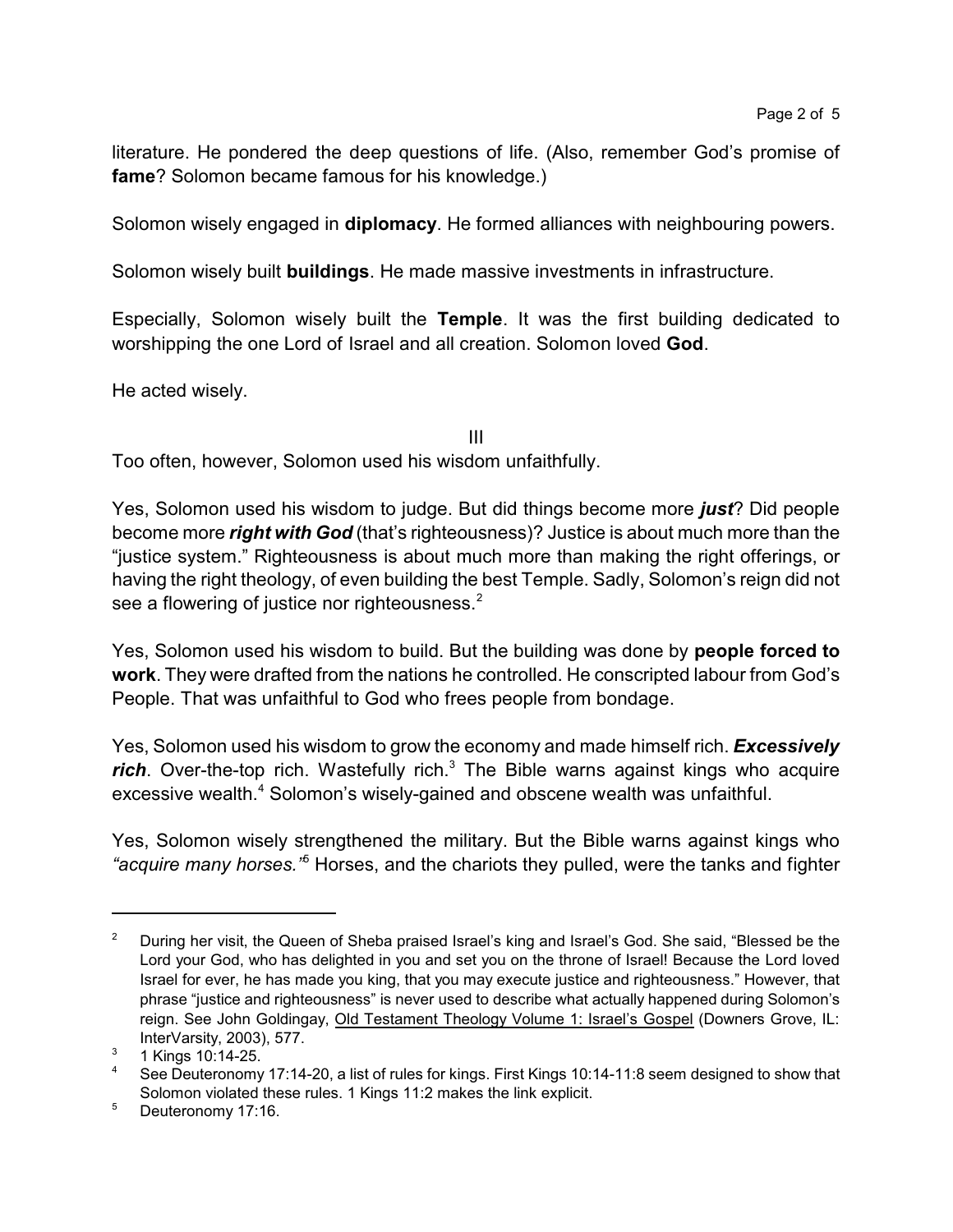jets of the ancient world. Solomon entered the international arms trade and purchased thousands of **horses and chariots**. 6 His embrace of militarism was unfaithful.

IV

The Bible also warns against kings who acquire many wives.

You heard. Seven hundred **wives**! In case all of them were busy, Solomon had 300 unofficial wives too!

Where is the wisdom in that?

**Diplomacy**. International relations. Solomon used marriages to seal alliances. So many wives meant many, many, many alliances. He was wisely securing Israel's place in the community of nations. Using marriages for diplomacy was how royal families did things, until very recently.

The main issue here is not sexual ethics. It's these foreign relations. Solomon's alliances entangled Israel into the affairs of other peoples. That undermined Israel's purpose as God's People on God's mission for this world.<sup>7</sup>

Solomon "**loved**" his wives, it says. That's not about romance. I can't see how he knew any of them well enough to form a real relationship. No, here "love" means commitment, allegiance, loyalty.<sup>8</sup> Solomon first "loved" God. Remember? Now we're told he "loved" his wives. Out of loyalty to them, he built **shrines** —worship places— for them, to their gods. Out of allegiance to them, he worshipped their gods. I'm sure he thought he can love the

<sup>6</sup> 1 Kings 10:26-29. The Deuteronomy rules specifically warn against purchasing armaments from Egypt. That's precisely where Solomon bought them.

 $7$  Goldingay gets at the fundamental dynamics when he writes, "[Solomon's] marriages makes sense in the context of internal and external politics. They demonstrate to his own people that he is a world-class ruler, and significantly his first wife is the daughter of the Egyptian king, so that his marriages cement good relations with a major nearby world power. But prophets such as Isaiah will see alliance with Egypt as undermining the trust relationship between Israel and Yhwh, and Solomon's other marriages imperil the commitment to Yhwh that David safeguarded. Marrying Moabite, Ammonite, Edomite, Sidonian and Hittite wives has the potential to encourage peaceful relations with these local peoples, but it also subordinates religion to politics as these marriages carry with them the obligation to make it possible for theses women to continue their religious allegiance in Jerusalem. There is no necessary implication that Israelites start worshiping these other deities, but the mere existence of such worship within sight of Yhwh's house has a defiling effect on Yhwh's city." Gospel, 578.

<sup>8</sup> "The language could elsewhere be the language of love. The words translated 'commit oneself / commitment' (*'aheb, 'ahaba*) can mean 'love,' and the expression for 'join' (*bo, be)* is similar to the one for having sex with someone. The word for inclination (*lebab*) refers anatomically to the heart and can refer to emotions, and 'adhere' (*dabaq*) is the word for a man attaching himself to his wife (Gen 2:24). But here all these terms are the language of politics and religion." Ibid.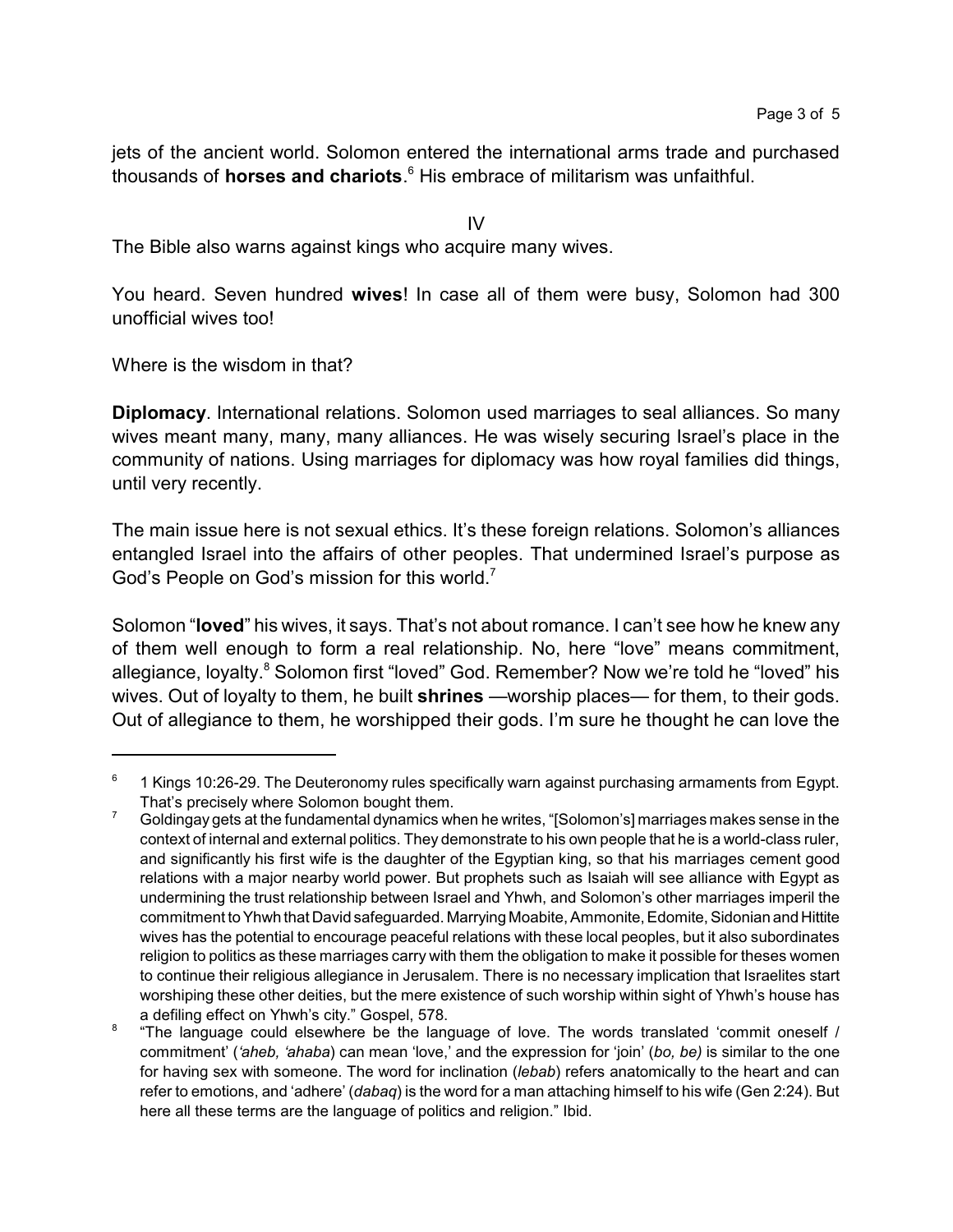Lord, and also be loyal to these other allegiances, alliances, and commitments. But it can't work. His loyalty to them corroded his love for **God**. 9

As the king went, so went the nation. Solomon unfaithfulness to his first love began a slide that lead all the people away from God.

 $\vee$ 

We are all lovers. We are made to love — to give ourselves, to attach ourselves, to be loyal and committed, to serve.

What is your first love? What is your number-one? This "what" could be a who. Or a group of "who's." Or, your number-one love could be an activity, a dream, an idea, a lifestyle. It could be something you have or something you want. Your number-one love might be you, as you are or as you want to be.

Can you have more than one love? Of course. We love many people. We love many things. I love my spouse and I love learning both, but differently. I love summer, and I love my children, and I love the Blue Jays, and I love you, all and differently. Our loves are many, but each of us has one love that stands before all others. We pursue this one love. We sacrifice for this one love. We attach to this one love. We serve this one love. We are loyal and committed to this one love, above all others.

Our number one love, above anything else, shapes us. We become what we love. All our other loves, we love in the light of this first love. Or in its shadow. Our first love might let us love our other loves rightly and well. Or, our first love might blind us from truly loving our other loves. (For example, that's what an addiction does.)

VI

God was Solomon's first love. But later, his first love became . . . what? Wisdom? Loving wisdom is not wrong . . . unless it becomes number-one. Then we see how Solomon came to use his wisdom unfaithfully. Did his fame become his number-one? His wealth? His power? His success? His monuments? His Temple?

I suspect Solomon was tempted by all of them. They are all enticing. It is his multitude of wives, though, that most-dangerously drew him away from God. I am sure he wanted to please them and keep strong the allegiances they represented. I expect he loved the status of having so many. He might have loved a few of them personally. And don't forget the "benefits."

<sup>9</sup> "'Solomon committed himself to many foreign women' stands in some tension with 'Solomon committed himself to Yhwh' (1 Kings 3:3; 11:1)." Ibid. If anything, I'd say Goldingay understates it.